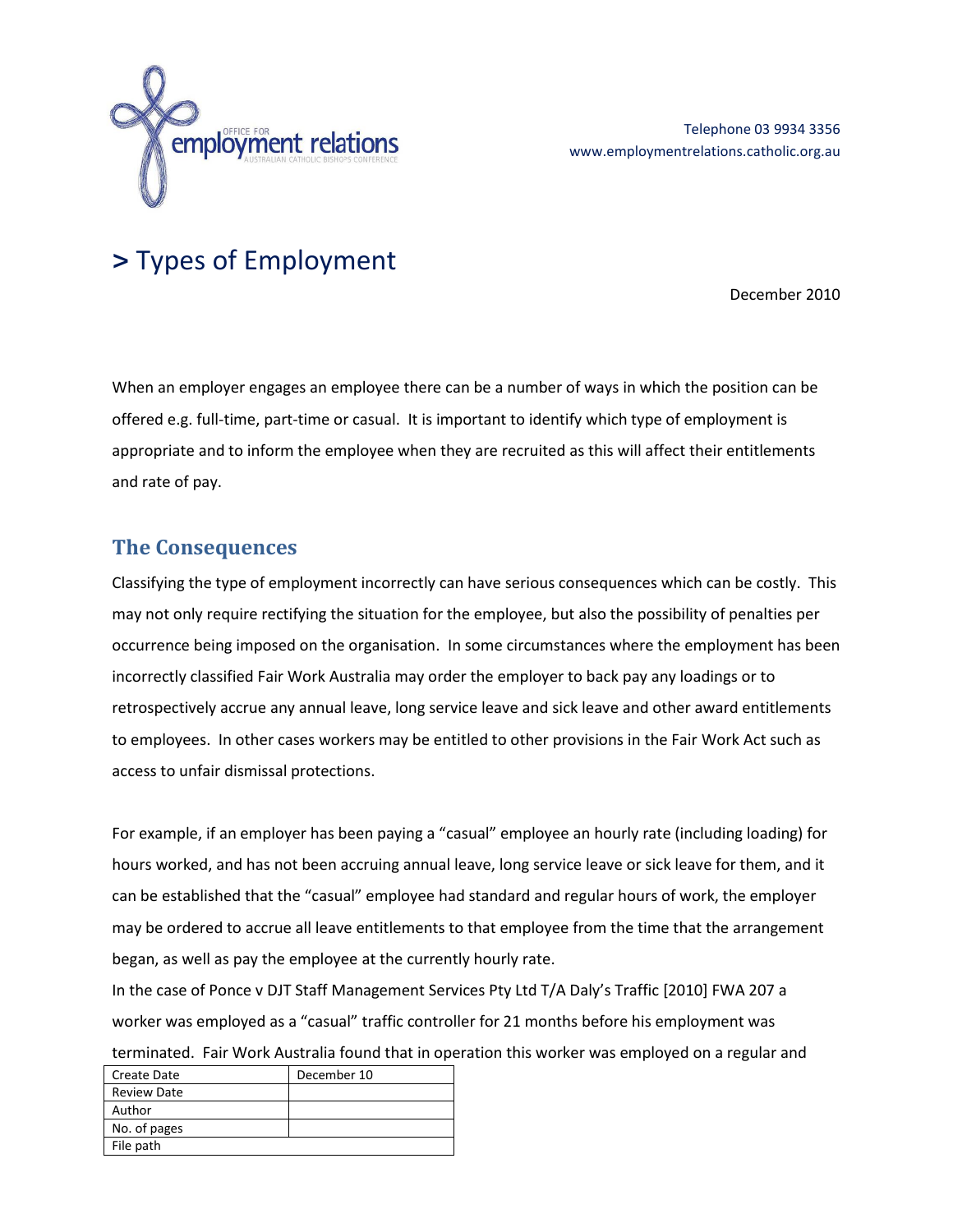systematic basis and had a reasonable expectation of continuing employment. I.e. he worked with a road crew and he knew that he would be required to attend for work due to the fact he was part of a crew that was required to complete a particular job for a client. In addition, the worker's employment by the employer satisfied the minimum employment period requirements of the Fair Work Act, which entitled the worker to lodge an unfair dismissal claim.

# **Types of Employment**

The most common employment arrangements are as follows:

- Full-time
- Part-time
- Casual

There are distinct differences between each of these employment types. Where the employment is under a Modern Award these employment types are defined in Part 3 of the relevant award. Employers in Western Australian not covered by the Federal system should check any applicable state award provisions in relation to the information contained in this newsletter.

In general the three employment types have the following characteristics:

## **Full Time Employee**

A full time employee is an employee who is engaged to work on a regular ongoing basis, and the National Employment Standards set the maximum weekly hours of work at 38 hours per week for a fulltime employee. This does not preclude an employer from stating that the full time ordinary hours for their particular organisation are less than 38 hours per week but they cannot stipulate the full time hours are more than 38 hours per week. Full-time employees are entitled to a range of entitlements such as annual leave, personal leave, paid public holidays and other entitlements as provided by the National Employment Standards.

#### **Part Time Employee**

A part time employee is an employee who is engaged to work on a regular ongoing basis who works fixed hours that are less than the hours of a full-time employee. Part time employees enjoy the same benefits as full-timers but on a pro-rata basis based on the number of hours worked. (Note: some Modern Awards place restrictions on the number of hours that part-time employees can work; e.g. The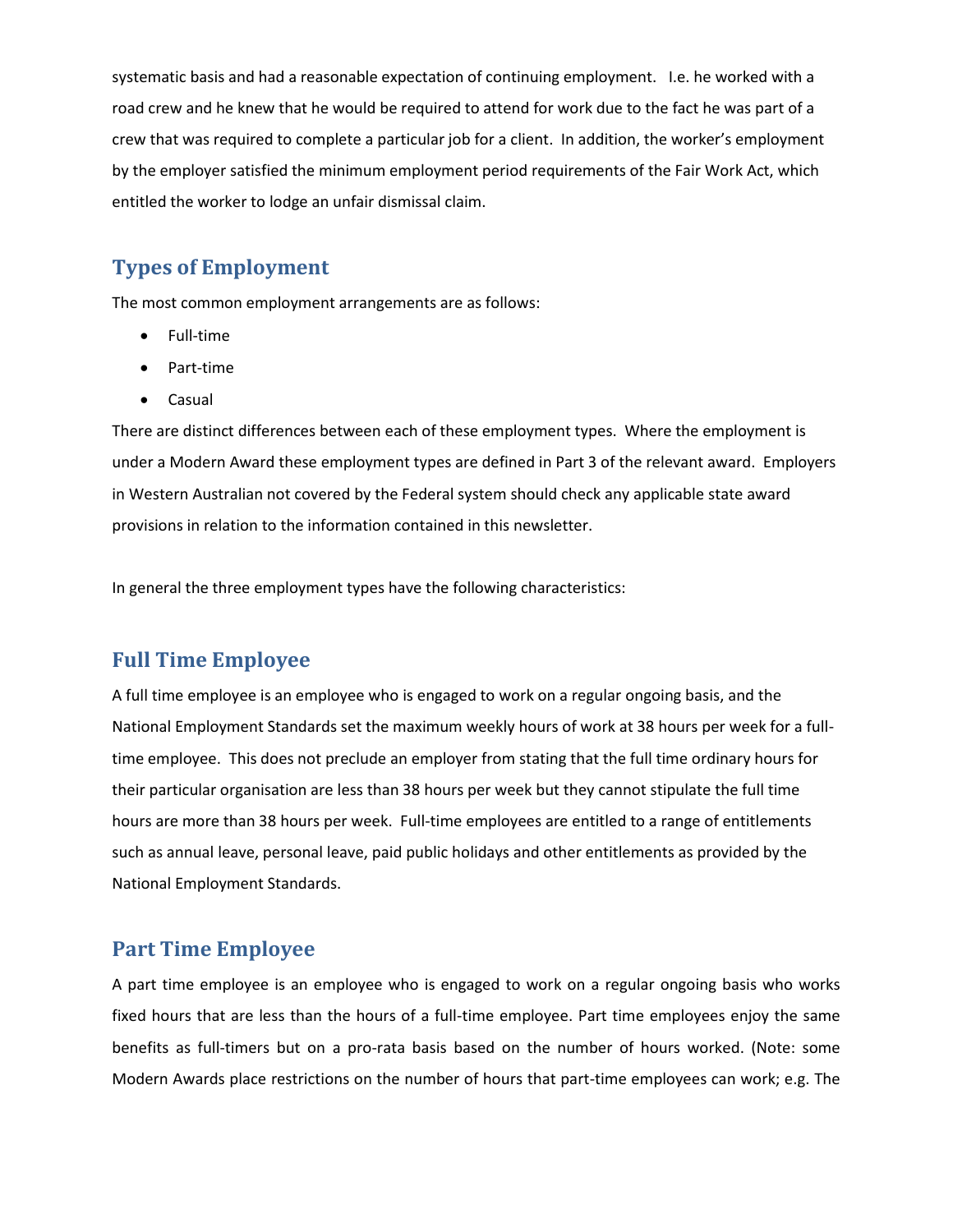Clerks – Private Sector Award states that a part-time employee must be engaged for a minimum of three consecutive hours).

# **Casual Employee**

A casual employee is an employee who is engaged to work on an irregular and intermittent basis. Casual employees are not eligible for personal, annual leave or public holidays (casual rates incorporate a loading in lieu of leave to compensate). Further, by definition, casuals are under no obligation to hold themself available for or to accept an offer of work. At the end of each engagement there is no expectation of future work being offered.

It is appropriate to offer casual employment when the employer requires work to be done on an intermittent or unpredictable basis. If the work or position is subject to an award or industrial agreement, the award or agreement may specify circumstances in which an employee is classified as "casual".

### **Long term casuals**

Some casual workers are referred to as 'long term casuals' and can be engaged still on an irregular and intermittent basis but over a period longer than twelve months. For example the parish cook who comes in from time to time to help the main cook with large functions or the receptionist who comes in to relieve for sick leave and holidays and has been doing so for more than twelve months. These employees must be engaged for several periods of employment over twelve months to qualify as "long term casuals". Long term casuals may also have access to unpaid maternity leave and unpaid carer's leave.

# **How to determine the type of Employment**

Here are a few simple steps to assist you to determine the type of employment.

Answer the following questions for each individual employee:

 What are the number of hours worked each week? In general, if 38 hours are worked each week then the employee is a full time employee. In some cases a full-time employee may work less than 38 hours a week i.e. some organisations have a standard working week which is less than 38 hours. For example, their standard working week could be 36 hours.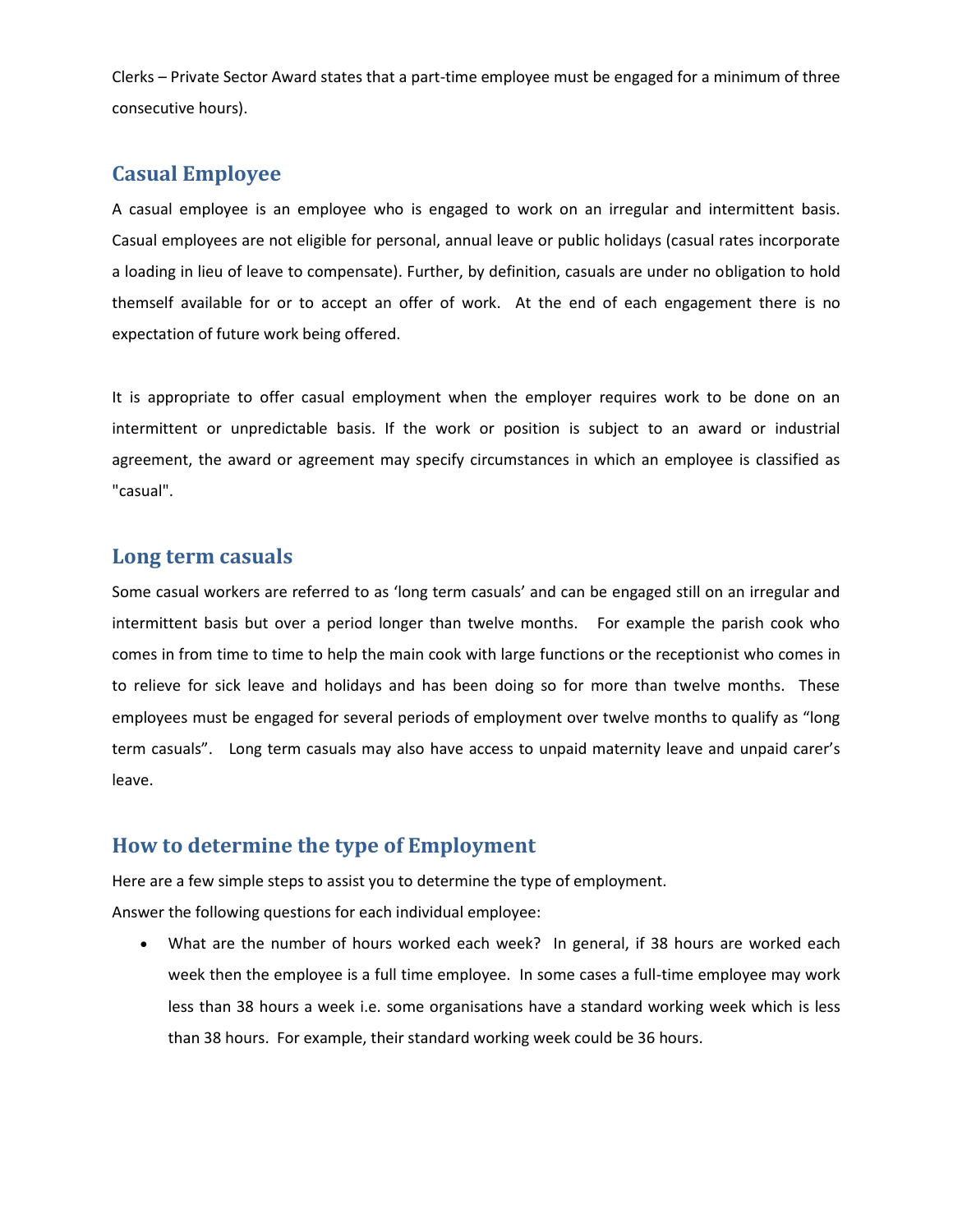- Is there a regular pattern of employment (e.g. Same days and hours each week)? If the hours of work are less than the standard working week and there is a regular pattern of work then the employee is a part-time employee
- Is there a roster system which is published in advance? Having a roster implies a regular and systematic pattern of employment.
- Do the employer and employee both expect the employment to continue for the foreseeable future? If "yes" then the employee is either a full-time or a part-time employee.
- Is the employee required to give notice prior to taking leave or being absent?
- Does the employee have a consistent start and finish time?
- Is the employee entitled to take paid annual leave and sick leave? If the answer is "yes" then the employee is either a full-time or a part time employee.
- The rate at which the employee is paid. If the employee is paid a loading but is not entitled to take annual leave or sick leave then the employee is a casual.

# **Documentation**

When you have determined the type of employment, document this in the letter of offer to the employee.

If you are offering full time employment state the number of hours that the employee is required to work each week. For example:

*"Your normal hours of work are 37.5 each week to be worked between 9.00am and 5.00pm from Monday to Friday. Please be aware that a variation to your hours of work and/or additional hours of work may be required from time to time to perform your duties."*

If you are engaging the employee on a part-time basis you are required to state the total hours of work, the times and the days during which these hours are required to be worked. This is so that you can stipulate the normal days worked so that the entitlement to public holidays without loss of pay can be clearly defined. Part time employees are not required to 'swap' a day to make up for the public holiday. For example:

*"Your normal hours of work are [number of hours] each week to be worked between [time] and [time] from [day] to [day]. Please be aware that a variation to your hours of work and/or additional hours of work may be required from time to time to perform your duties."*

For casual employees state the period of engagement for the position on the particular occasion or state their inclusion in your pool of casuals. For example: